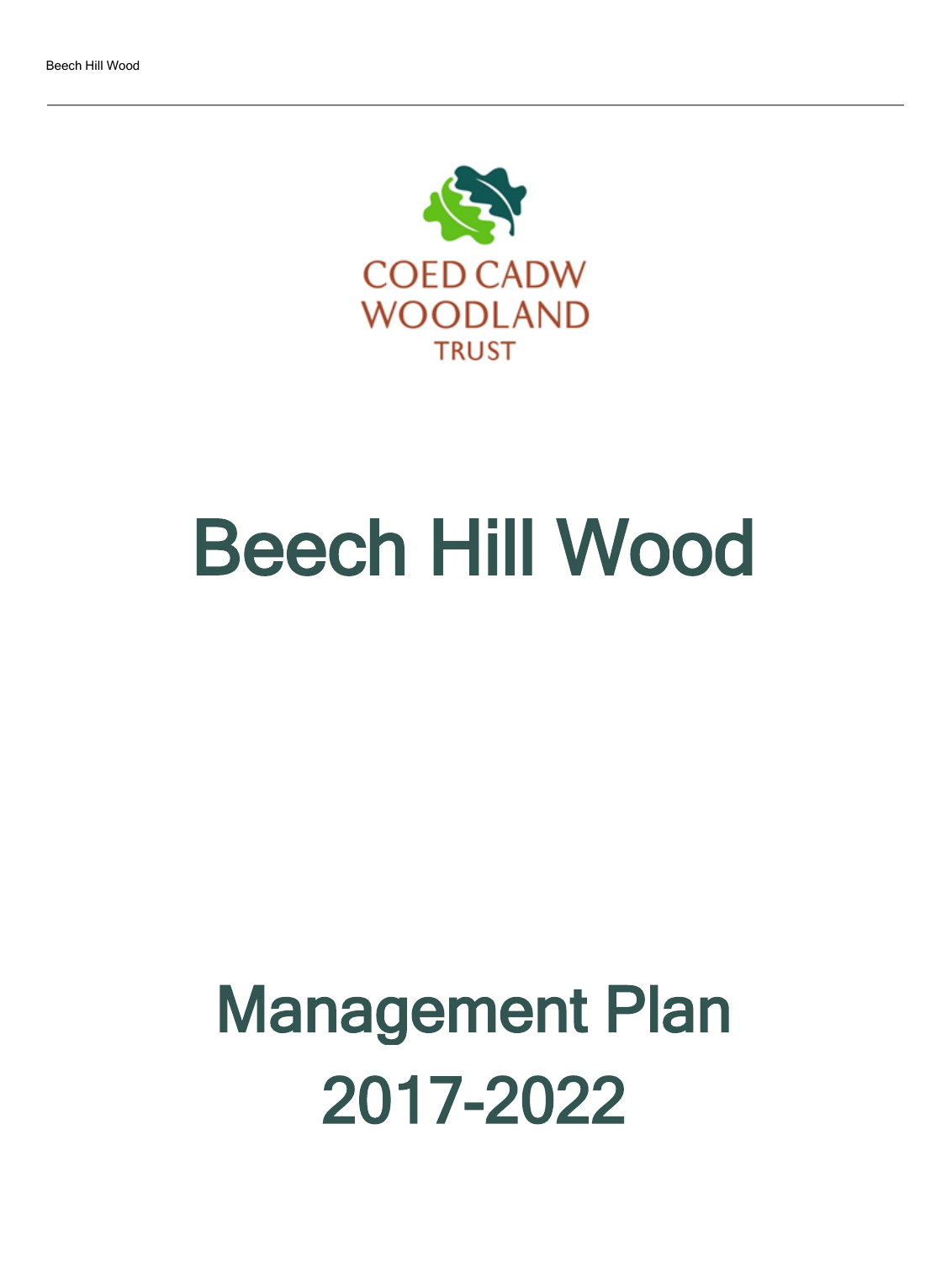# MANAGEMENT PLAN - CONTENTS PAGE

# ITEM Page No.

**Introduction** 

Plan review and updating

# Woodland Management Approach

**Summary** 

- 1.0 Site details
- 2.0 Site description
	- 2.1 Summary Description
	- 2.2 Extended Description
- 3.0 Public access information
	- 3.1 Getting there
	- 3.2 Access / Walks
- 4.0 Long term policy
- 5.0 Key Features
	- 5.1 Local Woodland Habitat
- 6.0 Work Programme

Appendix 1: Compartment descriptions **Glossary** 

# MAPS

Access Conservation Features Management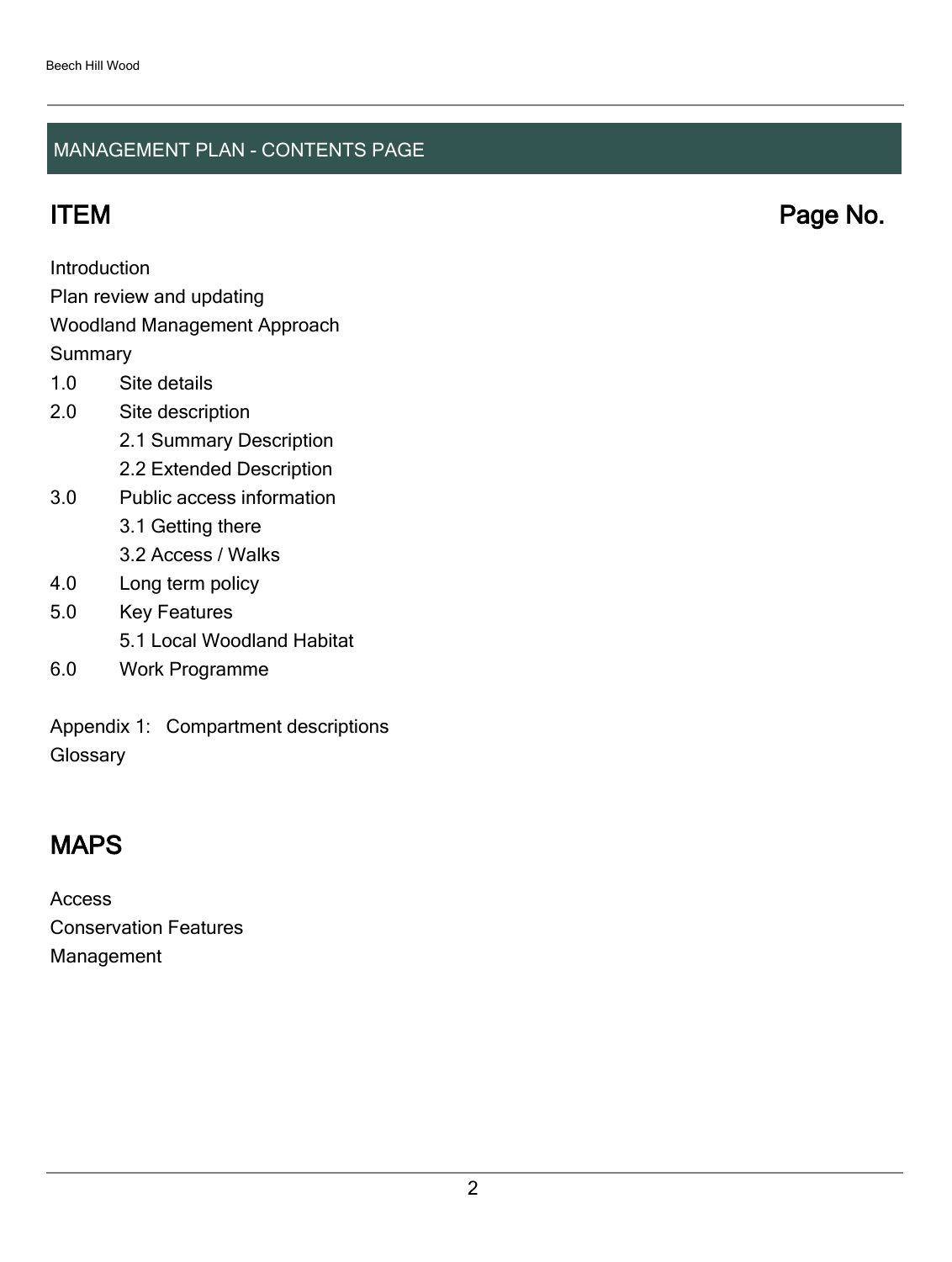# THE WOODLAND TRUST

# INTRODUCTION

The Trust's corporate aims and management approach guide the management of all the Trust's properties, and are described on Page 4. These determine basic management policies and methods, which apply to all sites unless specifically stated otherwise. Such policies include free public access; keeping local people informed of major proposed work; the retention of old trees and dead wood; and a desire for management to be as unobtrusive as possible. The Trust also has available Policy Statements covering a variety of woodland management issues.

The Trust's management plans are based on the identification of Key Features for the site and setting objectives for their management. A monitoring programme (not included in this plan) ensures that these objectives are met and any necessary management works are carried out.

Any legally confidential or sensitive species information about this site is not included in this version of the plan.

# PLAN REVIEW AND UPDATING

The information presented in this Management plan is held in a database which is continuously being amended and updated on our website. Consequently this printed version may quickly become out of date, particularly in relation to the planned work programme and on-going monitoring observations. Please either consult The Woodland Trust website [www.woodlandtrust.org.uk](http://www.woodlandtrust.org.uk/) or contact the Woodland Trust [\(wopsmail@woodlandtrust.org.uk](mailto:wopsmail@woodlandtrust.org.uk)) to confirm

details of the current management programme.

There is a formal review of this plan every 5 years and a summary of monitoring results can be obtained on request.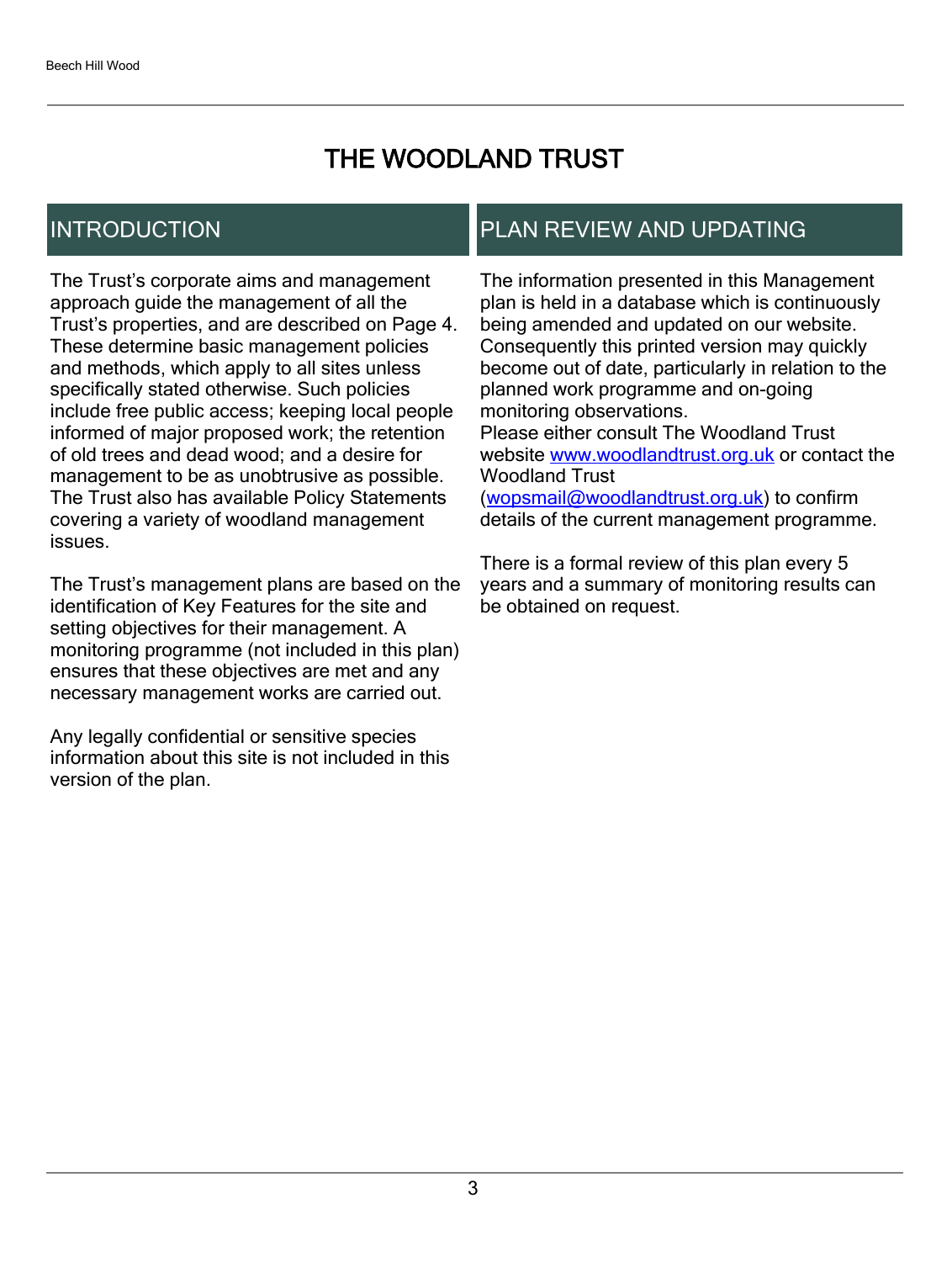# WOODLAND MANAGEMENT APPROACH

The management of our woods is based on our charitable purposes, and is therefore focused on improving woodland biodiversity and increasing peoples' understanding and enjoyment of woodland. Our strategic aims are to:

- Protect native woods, trees and their wildlife for the future
- Work with others to create more native woodlands and places rich in trees
- $\cdot$  Inspire everyone to enjoy and value woods and trees

All our sites have a management plan which is freely accessible via our website [www.woodlandtrust.org.uk.](http://www.woodlandtrust.org.uk/) Our woods are managed to the UK Woodland Assurance Standard (UKWAS) and are certified with the Forest Stewardship Council® (FSC®) under licence FSC-C009406 and through independent audit.

In addition to the guidelines below we have specific guidance and policies on issues of woodland management which we review and update from time to time.

We recognise that all woods are different and that the management of our sites should also reflect their local landscape and where appropriate support local projects and initiatives. Guidelines like these provide a necessary overarching framework to guide the management of our sites but such management also requires decisions based on local circumstances and our Site Manager's intimate knowledge of each site.

The following guidelines help to direct our woodland management:

- 1. Our woods are managed to maintain their intrinsic key features of value and to reflect those of the surrounding landscape. We intervene when there is evidence that it is necessary to maintain or improve biodiversity and to further the development of more resilient woods and landscapes.
- 2. We establish new native woodland using both natural regeneration and tree planting, but largely the latter, particularly when there are opportunities for involving people.
- 3. We provide free public access to woods for quiet, informal recreation and our woods are managed to make them accessible, welcoming and safe.
- 4. The long term vision for our non-native plantations on ancient woodland sites is to restore them to predominantly native species composition and semi-natural structure, a vision that equally applies to our secondary woods.
- 5. Existing semi-natural open-ground and freshwater habitats are restored and maintained wherever their management can be sustained and new open ground habitats created where appropriate.
- 6. The heritage and cultural value of sites is taken into account in our management and, in particular, our ancient trees are retained for as long as possible.
- 7. Woods can offer the potential to generate income both from the sustainable harvesting of wood products and the delivery of other services. We will therefore consider the potential to generate income from our estate to help support our aims.
- 8. We work with neighbours, local people, organisations and other stakeholders in developing the management of our woods. We recognise the benefits of local community woodland ownership and management. Where appropriate we allow our woods to be used to support local woodland, conservation, education and access initiatives.
- 9. We use and offer the estate where appropriate, for the purpose of demonstration, evidence gathering and research associated with the conservation, recreational and sustainable management of woodlands. In particular we will develop and maintain a network of long-term monitoring sites across the estate.
- 10 Any activities we undertake will conform to sustainable forest management principles, be appropriate for the site and will be balanced with our primary objectives of enhancing the biodiversity and recreational value of our woods and the wider landscapes.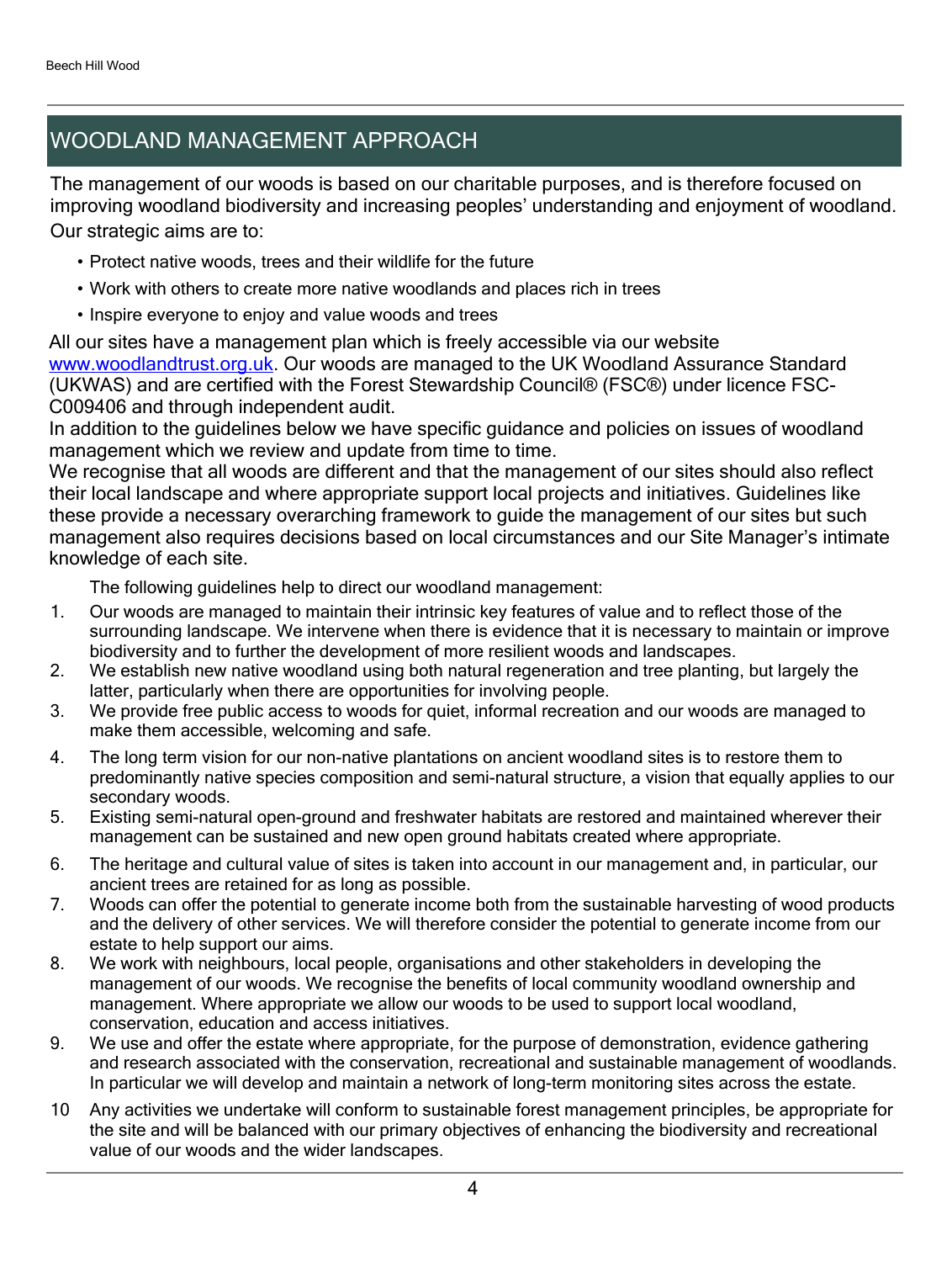# SUMMARY

This public management plan briefly describes the site, specifically mentions information on public access, sets out the long term policy and lists the Key Features which drive management actions. The Key Features are specific to this site - their significance is outlined together with their long (50 year+) and short (5 year) term objectives. The short term objectives are complemented by a detailed Work Programme for the period of this management plan. Detailed compartment descriptions are listed in the appendices which include any major management constraints and designations. A short glossary of technical terms is at the end. The Key Features and general woodland condition of this site are subject to a formal monitoring programme which is maintained in a central database. A summary of monitoring results is available on request.

# 1.0 SITE DETAILS

| Site name:      | Beech Hill Wood                     |
|-----------------|-------------------------------------|
| Location:       | Ferryside                           |
| Grid reference: | SN366094, OS 1:50,000 Sheet No. 159 |
| Area:           | 0.52 hectares (1.28 acres)          |
| Designations:   |                                     |

# 2.0 SITE DESCRIPTION

## 2.1 Summary Description

Beech Hill Wood lies on a steep south-west facing slope with some fine views over the Tywi Estuary. It was planted with a mixture of native and exotic broadleaves and conifers in 1983. There is no public access to the site.

## 2.2 Extended Description

Beech Hill Wood is situated on a moderately steep south west facing slope with some fine views over the Tywi Estuary. It was planted with a mixture of native and exotic broadleaves and conifers by the donor in 1983. The canopy has now closed to form attractive young woodland and ash and sycamore are regenerating freely, in addition to hawthorn and blackthorn, which form the under storey. Currently there is no right for public access, but there is a kissing gate at the entrance and a short circular path.

# 3.0 PUBLIC ACCESS INFORMATION

# 3.1 Getting there

No public access while the Donors live at Spring Hill.

## 3.2 Access / Walks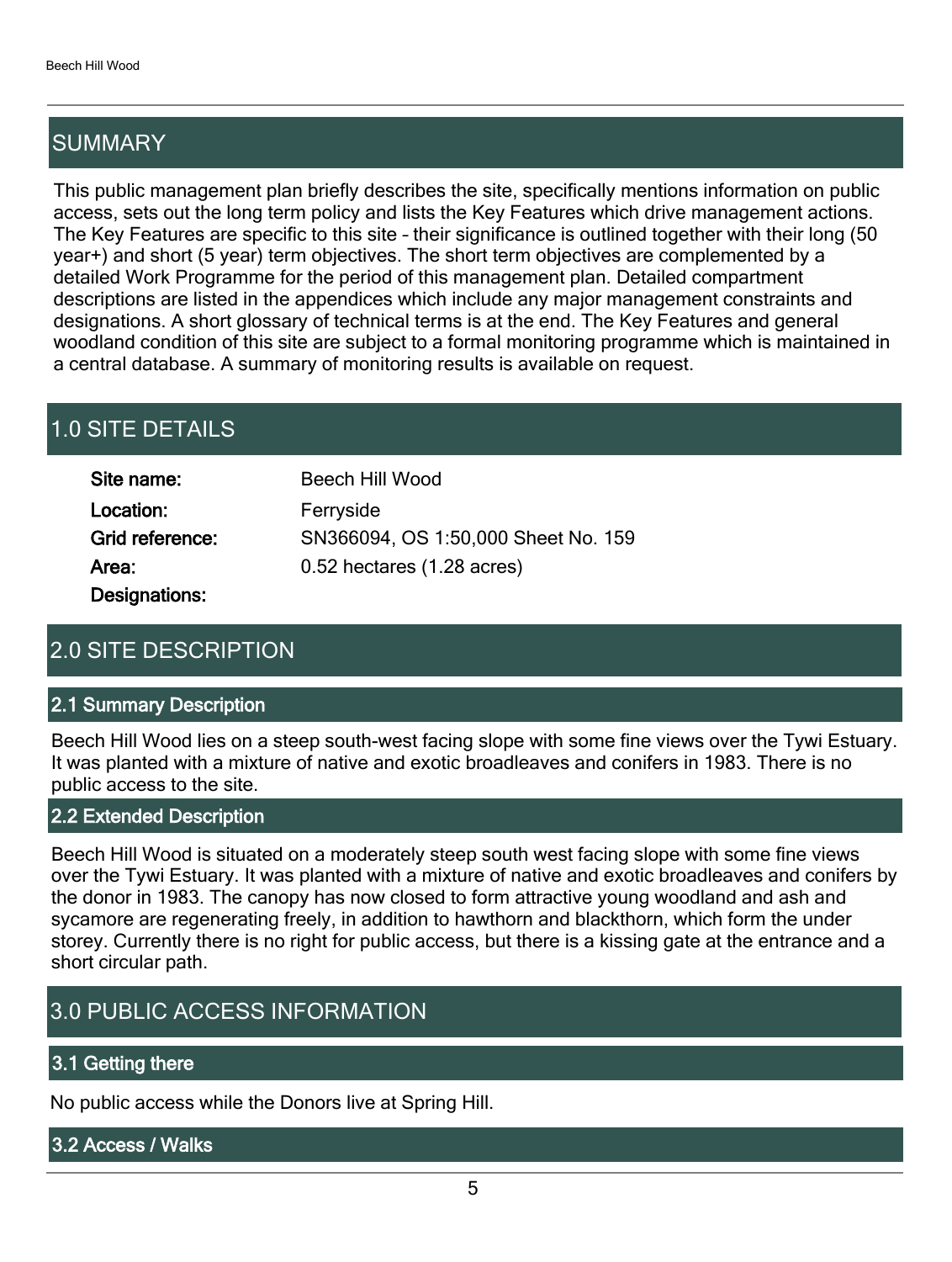Beech Hill Wood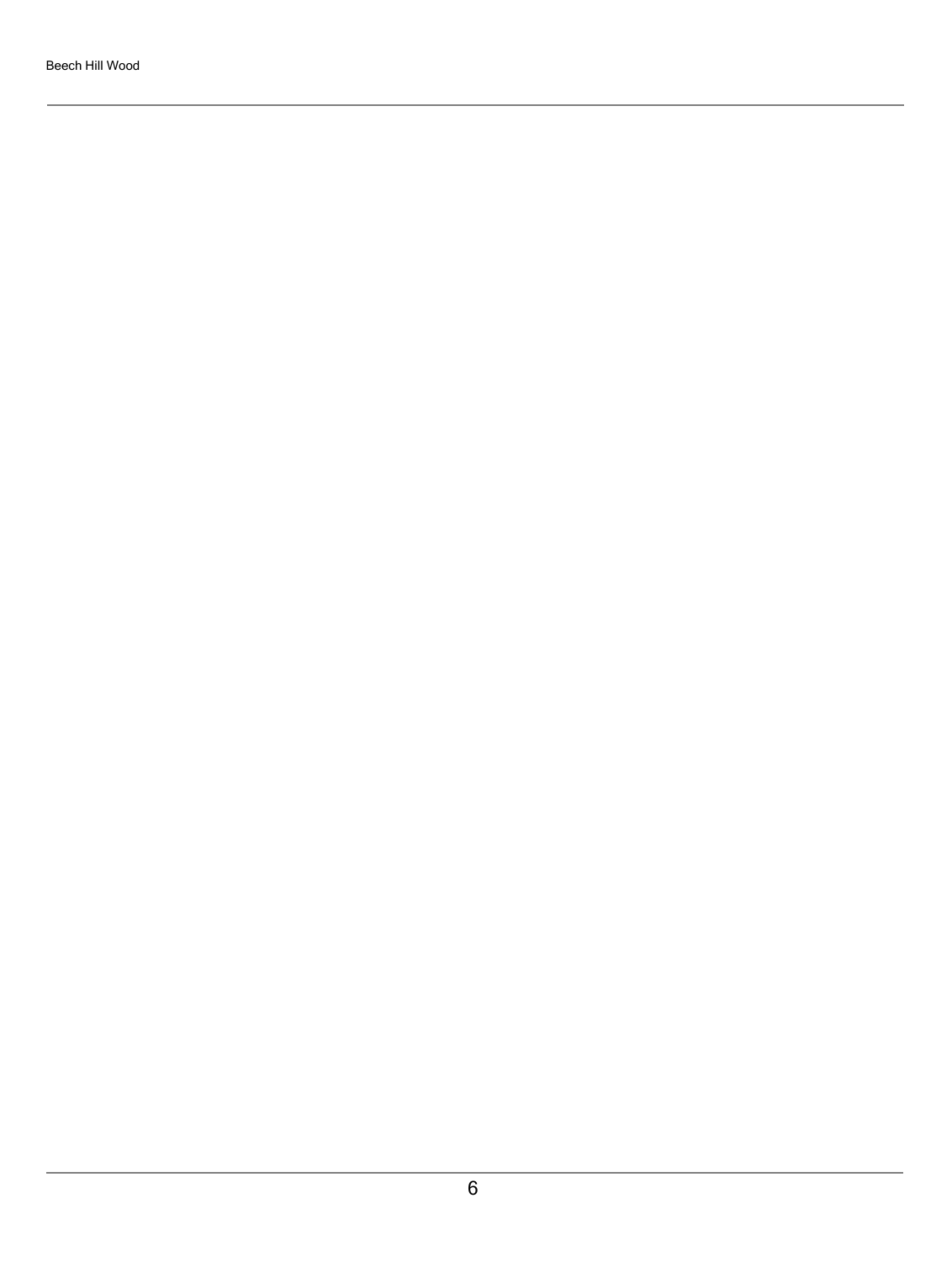# 4.0 LONG TERM POLICY

Allow the establishment of diverse woodland retaining as many species of planted exotics as are able to survive unaided.

Other than an annual check on the site and the maintenance of the entrance no management will be undertaken by the Woodland Trust.

The agreement with the donor was that public access be denied whilst the donor's family reside at the neighbouring property.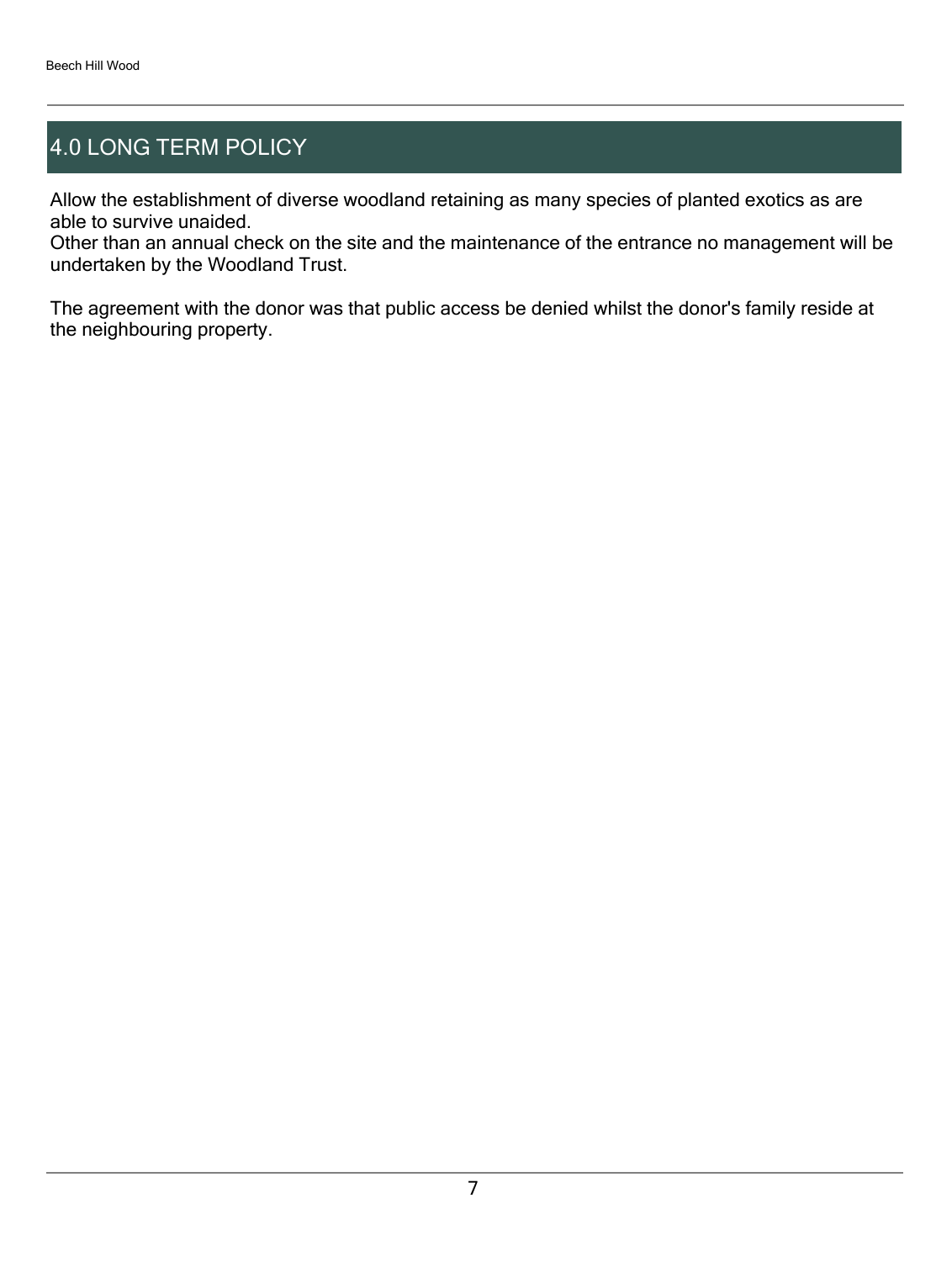# 5.0 KEY FEATURES

The Key Features of the site are identified and described below. They encapsulate what is important about the site. The short and long-term objectives are stated and any management necessary to maintain and improve the Key Feature.

# 5.1 Local Woodland Habitat

#### **Description**

Steeply sloping, southwest-facing woodland of mostly mixed broadleaves including a number of exotic broadleaved and conifer species, planted in 1983 by the donor. Ash, oak and beech were the most commonly planted species, along with several specimen trees, including Scots pine, walnut and several varieties of lime, oak and maple. The canopy has now closed and an understory of hawthorn, blackthorn and natural regeneration of canopy species has formed, the blackthorn having migrated from the hedge on the north eastern boundary. Several of the canopy trees have been subject to formative pruning. Ground flora is rich and abundant and species include lesser celandine, primrose, ivy, cleavers, hart's tongue fern, lords and ladies, wood violet, moss, dog's mercury, bluebell, wild strawberry, grasses, bramble, enchanter's nightshade, thistle and gorse.

#### **Significance**

This site lies on the south west slopes overlooking part of the local village of Ferryside and is conjoined with a series of Ancient and Planted Ancient woodlands along the same contour.

#### Opportunities & Constraints

Constraints include lack of viable management access to the site and steep nature of the slope in which it lies.

#### Factors Causing Change

Ash Dieback was recorded in 2013 in the local area and will alter the canopy composition from predominantly Ash to other species over time.

#### Long term Objective (50 years+)

Manage this compartment with minimum intervention except for safety reasons.

Short term management Objectives for the plan period (5 years)

Manage compartment edges for site safety close to neighbouring house when appropriate following safety inspections.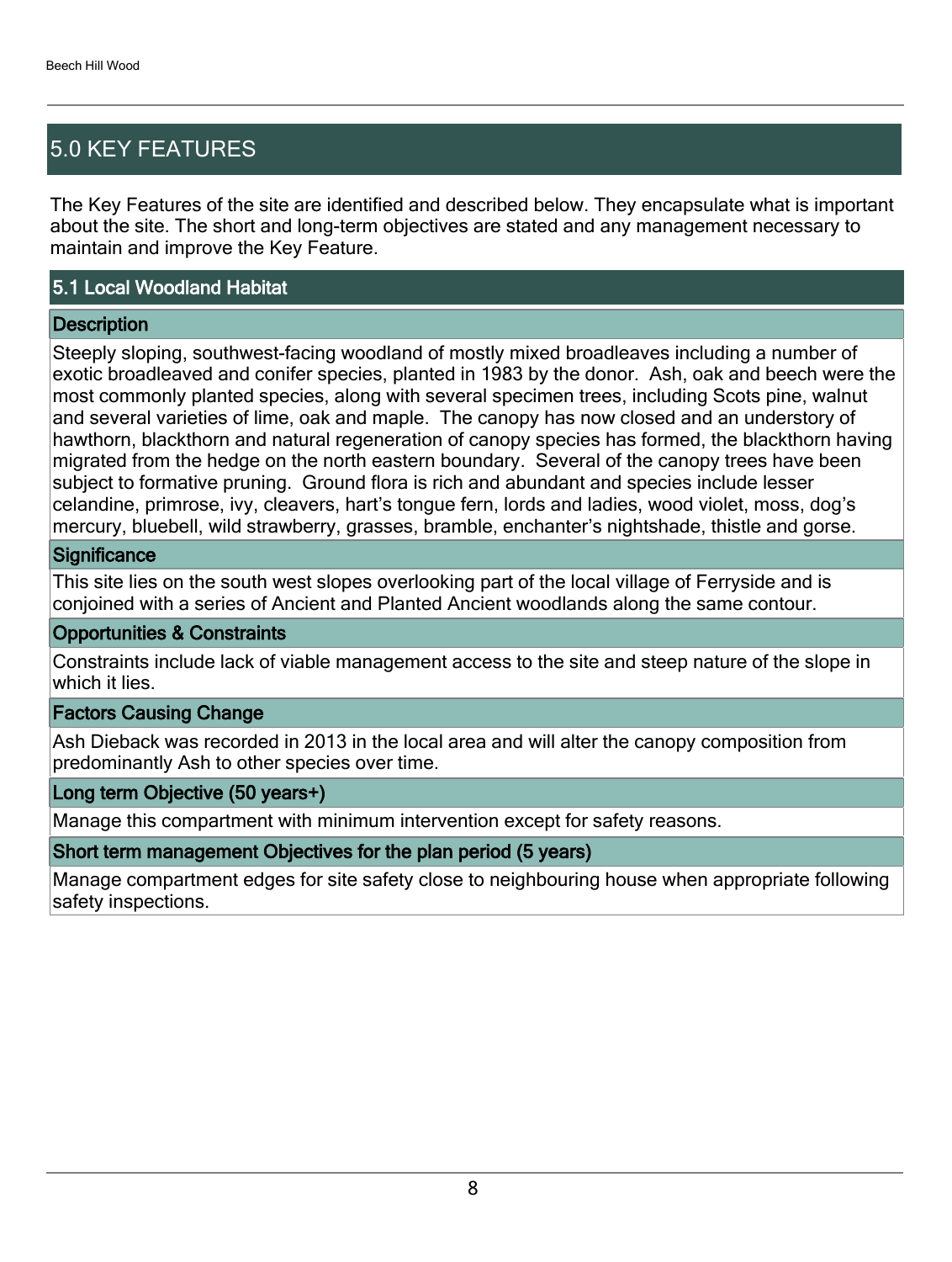| <b>6.0 WORK PROGRAMME</b> |                     |                    |        |  |  |  |  |  |  |
|---------------------------|---------------------|--------------------|--------|--|--|--|--|--|--|
| Year                      | <b>Type of Work</b> | <b>Description</b> | Due By |  |  |  |  |  |  |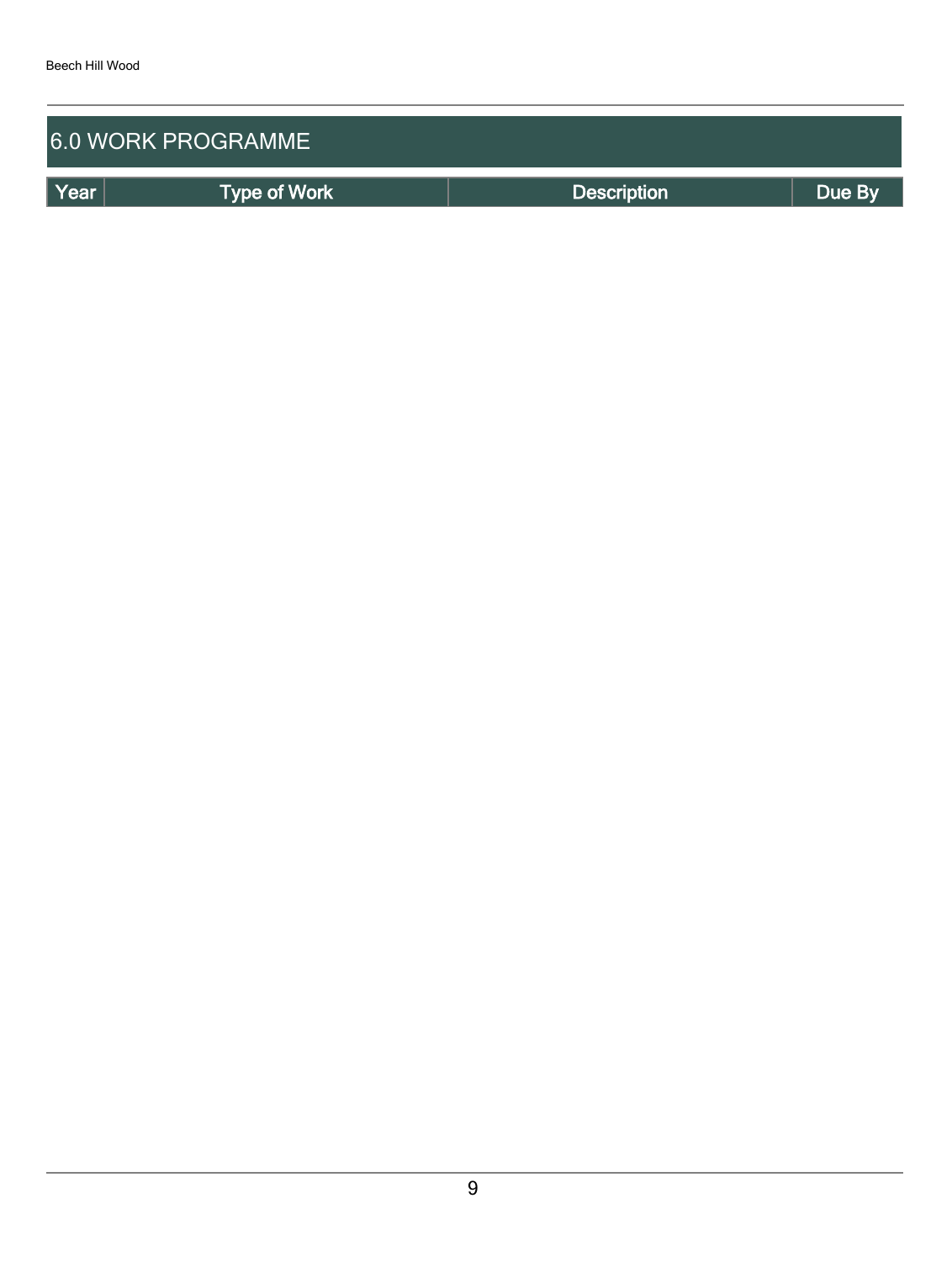# APPENDIX 1: COMPARTMENT DESCRIPTIONS

| Cpt<br>No. | Area<br>(ha) | <b>Main</b><br><b>Species</b> | <b>Year</b> | <b>Management</b><br>Regime   | Major<br>Management<br><b>Constraints</b>                                                                  | <b>Key Features</b><br><b>Present</b> | <b>Designations</b> |
|------------|--------------|-------------------------------|-------------|-------------------------------|------------------------------------------------------------------------------------------------------------|---------------------------------------|---------------------|
| 1a         | 0.60         | <b>Beech</b>                  |             | 1983 Min-intervention No/poor | vehicular access<br>within the site,<br>Very steep<br>slope/cliff/quarry/<br>mine shafts/sink<br>holes etc | Local<br>Woodland<br>Habitat          |                     |

Subcompartment 1a is the whole site.

Steeply sloping, southwest-facing woodland of mostly mixed broadleaves including a number of exotic broadleaved and conifer species, planted in 1983 by the donor. Ash, oak and beech were the most commonly planted species, along with several specimen trees, including Scots pine, walnut and several varieties of lime, oak and maple. The canopy has now closed and an understorey of hawthorn, blackthorn and natural regeneration of canopy species has formed, the blackthorn having migrated from the hedge on the north eastern boundary. Several of the canopy trees have been subject to formative pruning. Ground flora is rich and abundant and species include lesser celandine, primrose, ivy, cleavers, hart's tongue fern, lords and ladies, wood violet, moss, dog's mercury, bluebell, wild strawberry, grasses, bramble, enchanter's nightshade, thistle and gorse. A circular path is present within the site, although public access is not encouraged by request of the donor.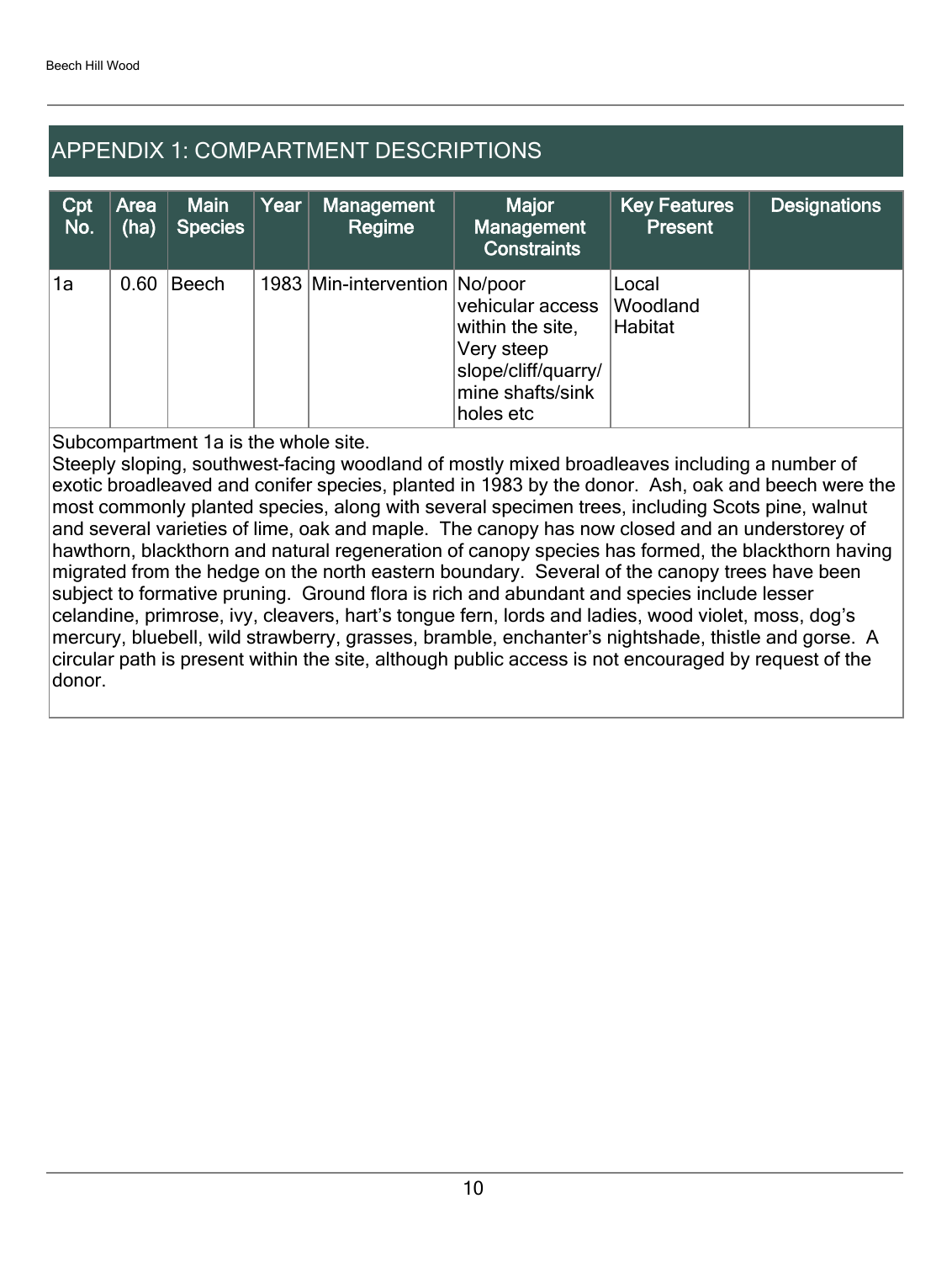# **GLOSSARY**

## Ancient Woodland

Ancient woods are defined as those where there has been continuous woodland cover since at least 1600 AD. In Scotland ancient woods are defined strictly as sites shown as semi-natural woodland on the 'Roy' maps (a military survey carried out in 1750 AD, which is the best source of historical map evidence) and as woodland all subsequent maps. However, they have been combined with long-established woods of semi-natural origin (originating from between 1750 and 1860) into a single category of Ancient Semi-Natural Woodland to take account of uncertainties in their identification. Ancient woods include Ancient Semi-Natural Woodland and plantations on Ancient Woodland Sites (see below). May support many species that are only found in ancient woodland.

## Ancient Semi - Natural Woodland

Stands in ancient woods defined as those consisting predominantly of native trees and shrubs that have not obviously been planted, which have arisen from natural regeneration or coppice regrowth.

# Ancient Woodland Site

Stands in ancient woods that have been converted to plantations, of coniferous, broadleaved or mixed species, usually for timber production, including plantations of native species planted so closely together that any semi-natural elements of the understorey have been suppressed.

# Beating Up

Replacing any newly planted trees that have died in the first few years after planting.

## **Broadleaf**

A tree having broad leaves (such as oak) rather than needles found on conifers (such as Scots pine).

# **Canopy**

The uppermost layer of vegetation in a woodland, or the upper foliage and branches of an individual tree.

## Clearfell

Felling of all trees within a defined area.

## **Compartment**

Permanent management division of a woodland, usually defined on site by permanent features such as roads. See Sub-compartments.

## **Conifer**

A tree having needles, rather than broadleaves, and typically bearing cones.

# Continuous Cover forestry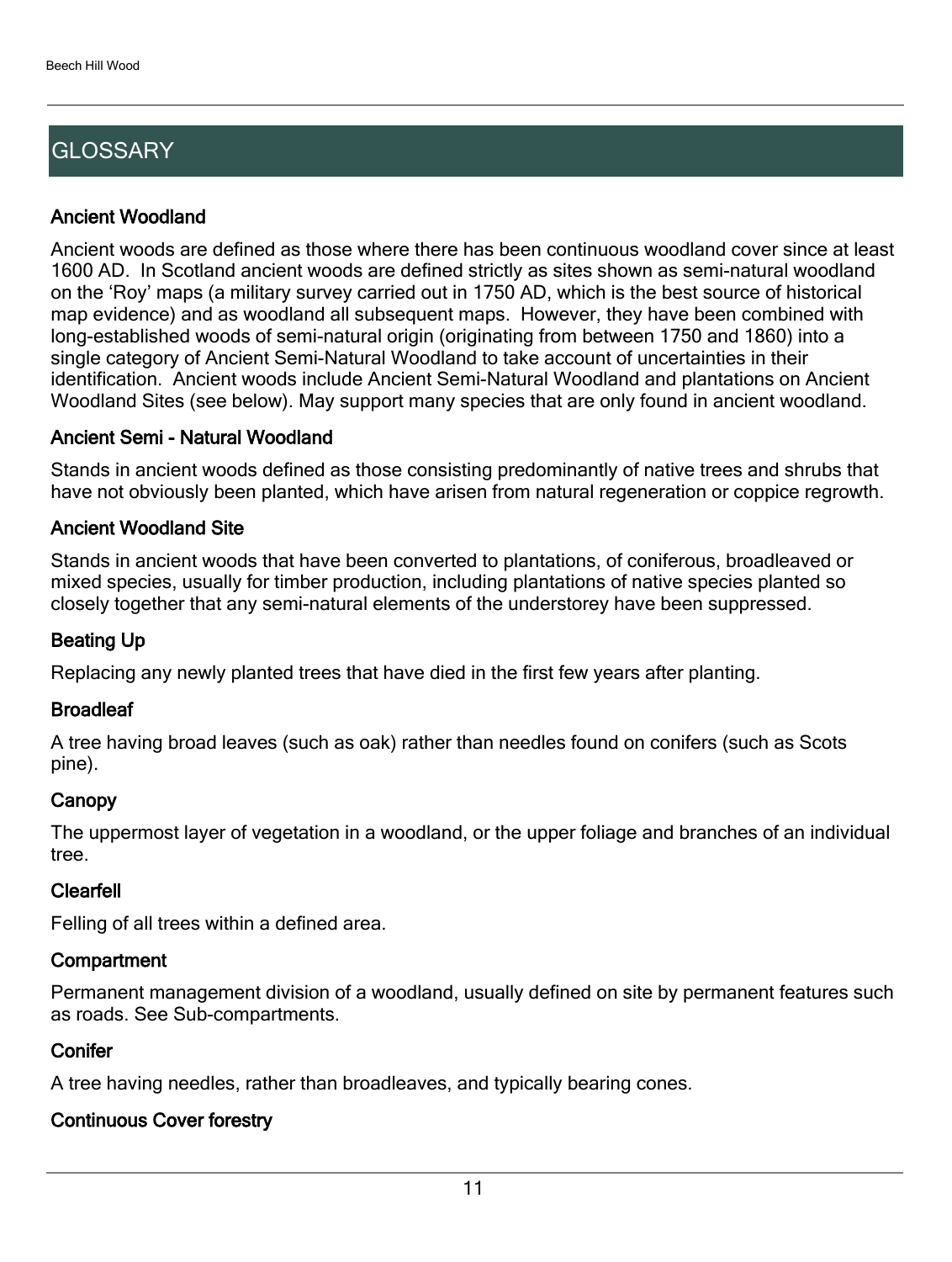A term used for managing woods to ensure that there are groups or individual trees of different ages scattered over the whole wood and that some mature tree cover is always maintained. Management is by repeated thinning and no large areas are ever completely felled all at once.

## **Coppice**

Trees which are cut back to ground levels at regular intervals (3-25 years).

## Exotic (non-native) Species

Species originating from other countries (or other parts of the UK) that have been introduced by humans, deliberately or accidentally.

## Field Layer

Layer of small, non-woody herbaceous plants such as bluebells.

## Group Fell

The felling of a small group of trees, often to promote natural regeneration or allow planting.

# Long Term Retention

Discrete groups of trees (or in some cases single trees) that are retained significantly past their economic felling age. Operations may still be carried out within them and thinning is often necessary to maintain stability.

## Minimum Intervention

Areas where no operations (such as thinning) will take place other than to protect public safety or possibly to control invasive exotic species.

## Mixed Woodland

Woodland made up of broadleaved and coniferous trees.

## National vegetation classification (NVC)

A classification scheme that allows an area of vegetation to be assigned to the standardised type that best matches the combination of plant species that it contains. All woodlands in the UK can be described as being one of 18 main woodland types (W1 - W18), which principally reflect soil and climatic conditions. For example, Upland Oakwoods are type W11, and normally occur on well drained infertile soils in the cooler and wetter north and west of Britain. Each main type can be subdivided into numerous subtypes. Most real woods contain more than one type or sub-type and inevitably some woods are intermediate in character and can't be properly described by any sub type.

## Native Species

Species that arrived in Britain without human assistance.

# Natural Regeneration

Naturally grown trees from seeds falling from mature trees. Also regeneration from coppicing and suckering.